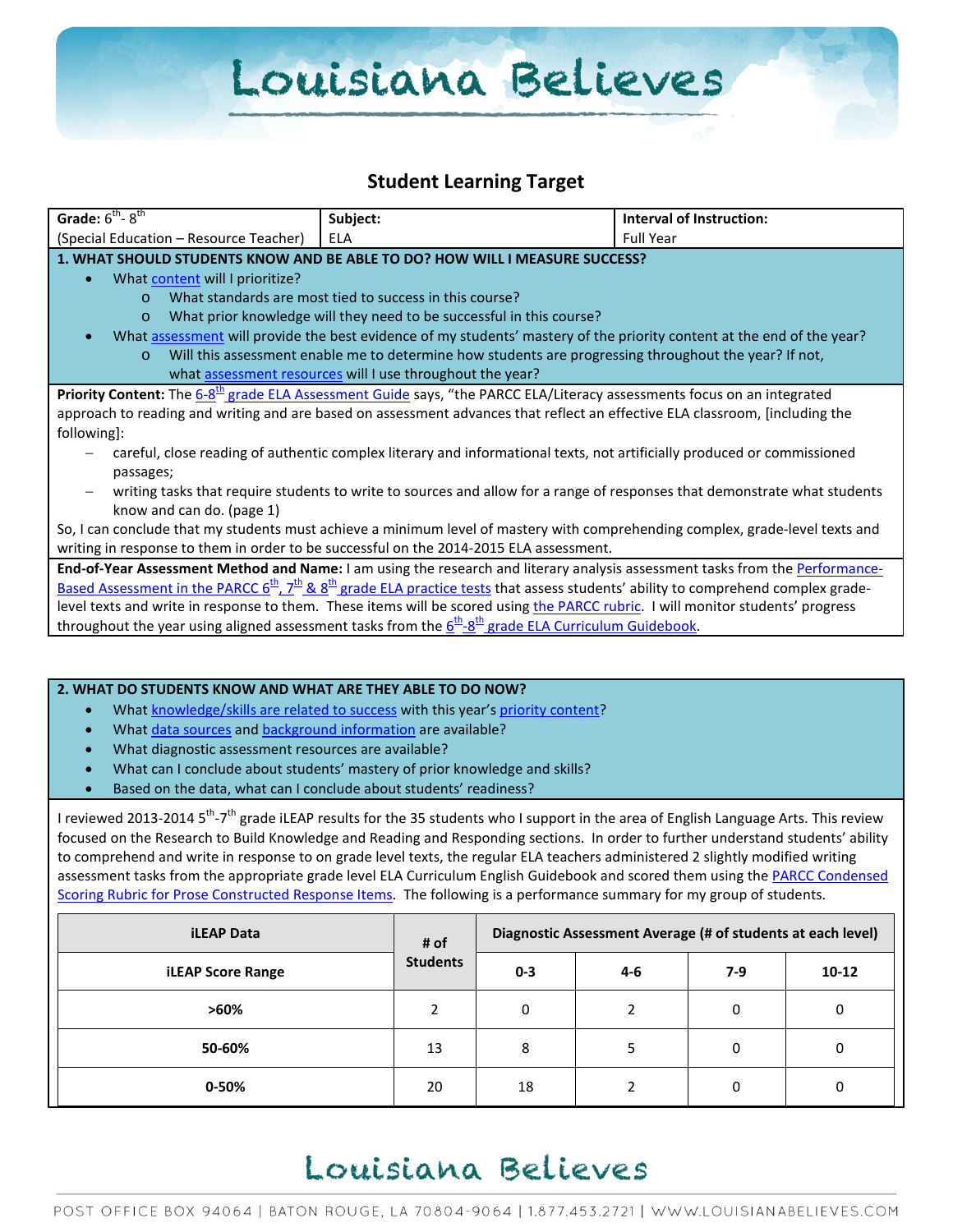## Louisiana Believes

#### **2. WHAT DO STUDENTS KNOW AND WHAT ARE THEY ABLE TO DO NOW?**

- Wha[t knowledge/skills are related to success](http://www.louisianabelieves.com/academics/2014-2015-curricular-package) with this year's [priority content?](http://www.louisianabelieves.com/resources/classroom-support-toolbox/teacher-support-toolbox/standards)
- Wha[t data sources](http://www.louisianabelieves.com/resources/classroom-support-toolbox/teacher-support-toolbox/student-achievement-results) an[d background information](http://www.louisianabelieves.com/resources/library/data-center) are available?
- What diagnostic assessment resources are available?
- What can I conclude about students' mastery of prior knowledge and skills?
- Based on the data, what can I conclude about students' readiness?

Further analysis of my students' performance on the diagnostic assessment indicates they have weaknesses in the areas of Reading Comprehension of Key Ideas and Details, Writing: Written Expression, and Writing: Knowledge of Language and Conventions.

Based on these results, I can conclude that all students will need more practice with on-level texts and repeated opportunities to write in response to those texts in order to achieve success in ELA.

#### **3. ON WHICH STUDENTS WILL I FOCUS THIS LEARNING TARGET?**

- Have I set learning targets for all of my students?
- Which subgroups in my school population need additional support to achieve success?
- Which students will need additional support to achieve success in the course?

All 35 students will be the focus of this learning target. I will need to focus additional support on the 26 students who scored 60% or lower on the iLEAP and in the 0-3 range on the diagnostic assessment.

In collaboration with the regular education teachers, I will set individual student learning goals that focus on increasing student performance on all three components of the End of Year assessment (Reading: Comprehension of Key Ideas and Details, Writing: Written Expression, and Writing: Knowledge of Language and Conventions). All students will be expected to reach a minimum score of 6/12 on the end of year assessment.

#### **STUDENT LEARNING TARGET:**

• What level of performance on the end-of-year assessment from Step 1 do I expect the identified student population to achieve by the end of the course?

85% of my students will achieve or exceed their individual student learning goal on the end of year performance writing task.

**SCORING PLAN:**

- How will you measure your students' success?
- Based on students' baseline data, what is the minimum level of performance I expect from the identified students?
- Based on students' baseline data, how many students can reasonably be expected to meet or exceed the expected level of performance?

| <b>Insufficient Attainment of</b> | <b>Partial Attainment of Target</b> | <b>Full Attainment of Target</b> | <b>Exceptional Attainment of</b> |
|-----------------------------------|-------------------------------------|----------------------------------|----------------------------------|
| Target (1 point):                 | (2 points):                         | $(3$ points):                    | Target (4 points):               |
| The teacher has demonstrated      | The teacher has demonstrated        | The teacher has demonstrated     | The teacher has demonstrated     |
| an insufficient impact on         | some impact on student              | a considerable impact on         | an outstanding impact on         |
| student learning by falling far   | learning, but did not meet the      | student learning by meeting      | student learning by surpassing   |
| short of the target.              | target.                             | the target.                      | the target by a meaningful       |
|                                   |                                     |                                  | margin.                          |
| Achievement range: <75% of        | Achievement range: 75-84%           | Achievement range: 85-90%        | Achievement range: >90% of       |
| students meet their individual    | of students meet their              | of students meet their           | students meet their individual   |
| student achievement goal.         | individual student                  | individual student               | student achievement goal.        |

### Louisiana Believes